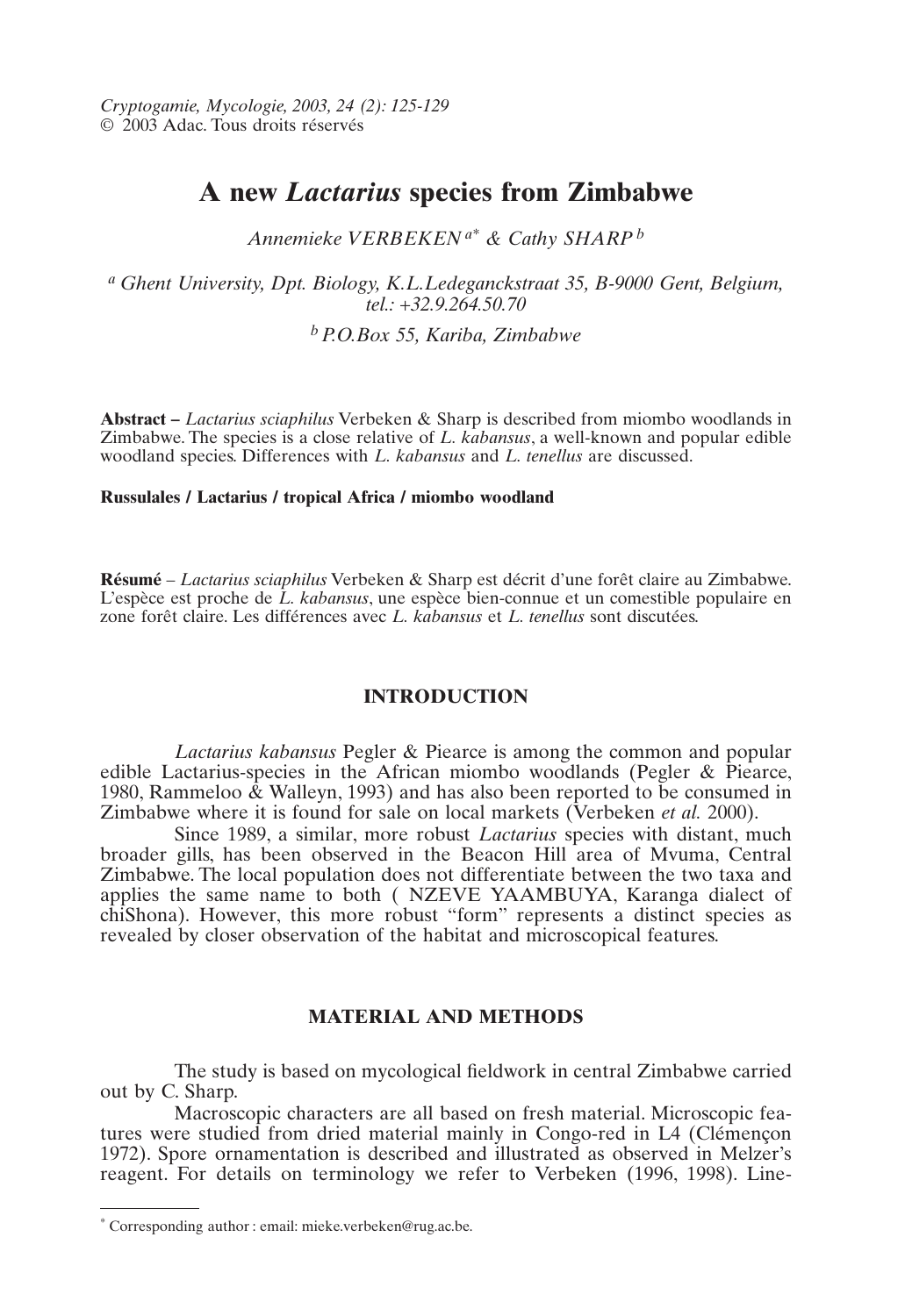

Fig. 1. *Lactarius sciaphilus* (Holotypus): a. Spores. b. Basidia. c. Pleuropseudocystidia. d. Marginal cells. Scale  $bar = 10 \mu m$ .

drawings were made by A. Verbeken with the aid of a drawing tube at original magnifications 6000  $\times$  for spores, 2000  $\times$  or 1000  $\times$  for individual elements and 1000 × for sections and surface views. Stippling indicates refractive contents in cystidia and lactifers, intracellular pigmentation in the elements of pilei- and stipitipellis.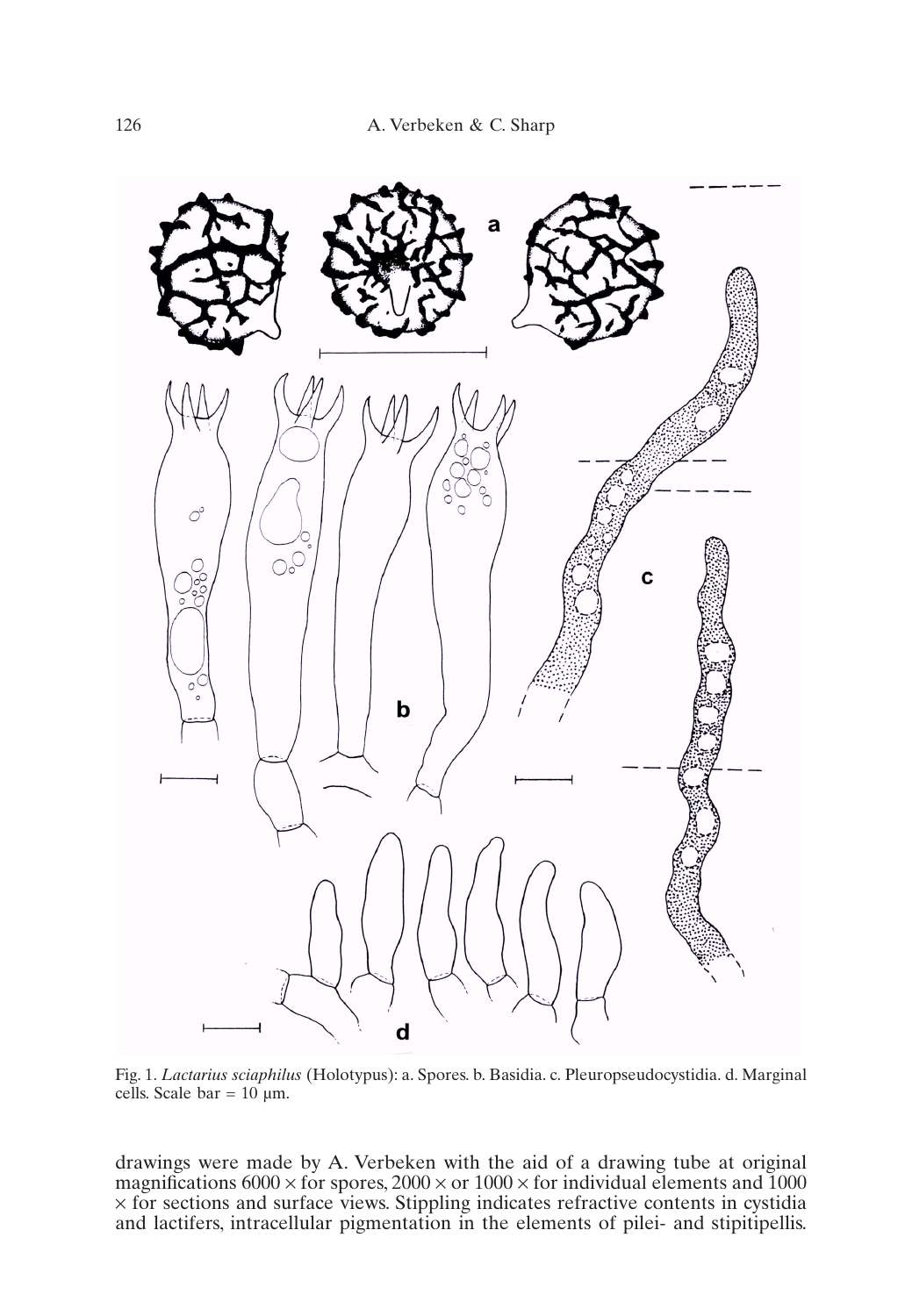

Fig. 2. *Lactarius sciaphilus* (Holotypus)): a. Section through the pileipellis halfway the radius. b. Section through the stipitipellis halfway the height. *Lactarius sciaphilus* (Sharp 95-331). c. Lamella edge. Scale bar =  $10 \mu m$ .

Basidia length excludes sterigmata length. Spores were measured in side view in Melzer's reagent, excluding the ornamentation and measurements are given as (MINa)  $[AVa-2*SD] - AVa - AVb - [AVb + 2*SD] (MAXb)$  in which  $AVa = lowest$ mean value for the measured collections,  $AVb =$  greatest mean value and  $SD =$ standard deviation calculated for the measurements of one collection. Q stands for "quotient length/width" and is given as (MINQa) *Qa* - *Qb* (MAXQb) in which Qa, resp. Qb, stand for the lowest, respectively the highest, mean quotient for the measured specimens.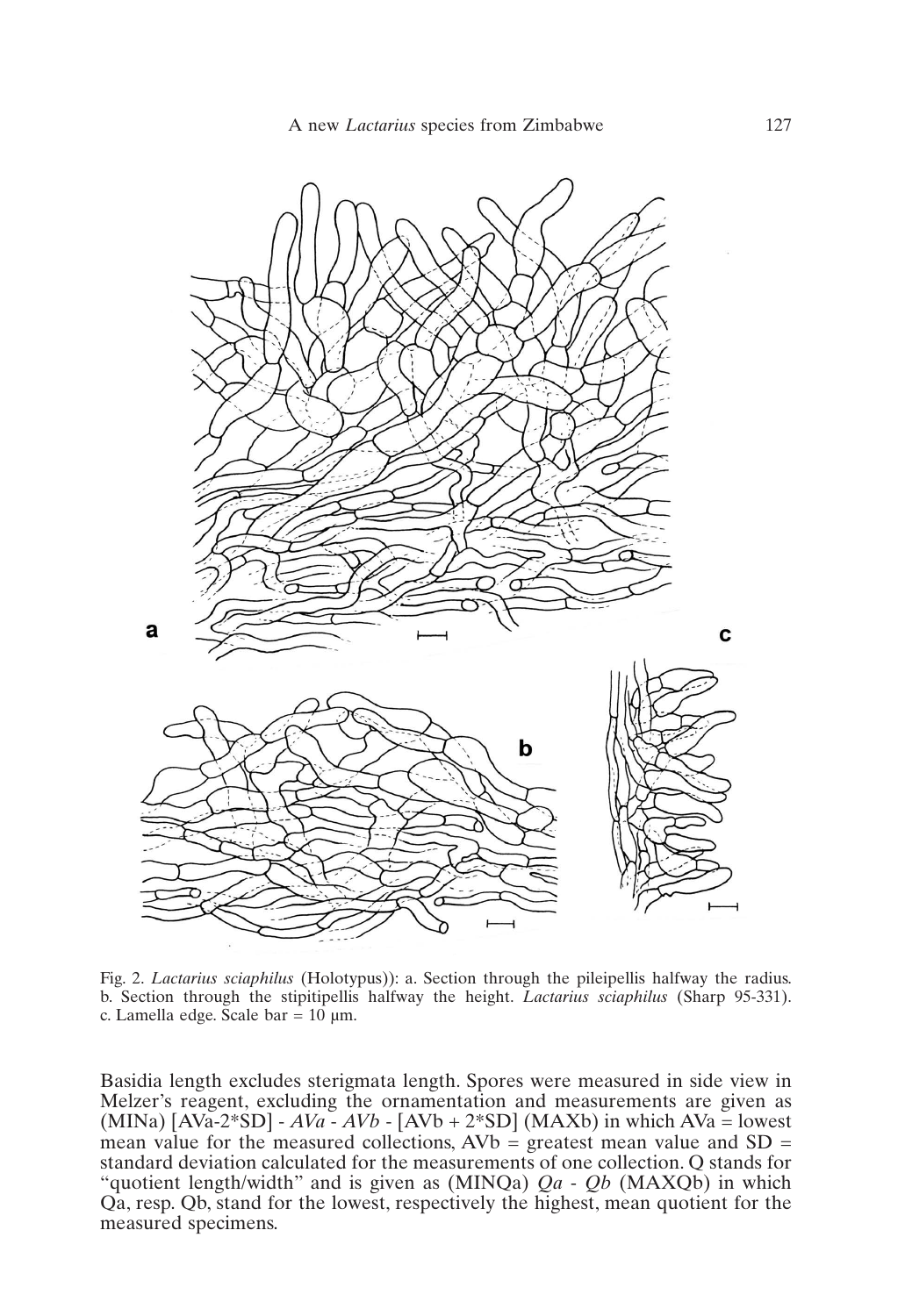#### **RESULTS**

#### *Lactarius sciaphilus* Verbeken and Sharp **sp. nov.**

*Pileus 70-120 mm diam., centrale depressus ad infundibuliformem, margine interdum sulcato, pileipellis laevis, impolita, avellanea, umbrina. Stipes 37-42 mm longus, 12-25 mm crassus, breve cylindratus, basin versus attenuatus; stipitipellis laevis, impolita, avellanea, umbrina. Lamellae adnatae ad subdecurrentes, moderate distantes, pallide aurantiacae, tum siennae. Contextus albidus, basin stipitis versus aurantiacus. Latex albus, abundans. Sporae albidae ad pallide salmoneas in cumulo, late ellipsoideae ad ellipsoideas, 7.9-8.7-9.3-10.3* <sup>×</sup> *6.7-7.5-7.6-8.4 µm, amyloideae, reticulatae, alatae, cristis usque ad 1 µm altim ornatae; macula suprahilaris distale amyloidea. Basidia 45-55(65) x 10-13 µm, anguste clavata, tetraspora. Pleuromacrocystidia absentia. Pleuropseudocystidia non abundantia, irregulare cylindrata. Cellulae marginales abundantes, 20-30* <sup>×</sup> *5-8 µm, subcylindratae ad fusiformes. Trama lamellae mixta. Pileipellis trichoderma; elementa suprapellis subcylindrata, subfusiformes, 30-65* <sup>×</sup> *8-10(12) µm.*

*Holotypus: Zimbabwe, Midlands Prov. Mvuma, Beacon Hill Section, Central Estates, QDS 1930A4, Beacon Hill Homestead, in litter on ironstone ridge under Brachystegia glaucescens, 30 XII 1996, Sharp 482/96 (GENT).*

**Pileus** 70-120 mm diameter, centrally depressed to infundibuliform; margin entire, slightly in-rolled, sometimes sulcate and wavy; pellis smooth, matt, hazel, umber or with shades of sienna at centre. **Stipe** 37-42 x 12-25 mm, shortly cylindrical to tapering at base, smooth, matt, firm, hazel to umber with sepia base. **Lamellae** adnate to subdecurrent, prolonging in a definite line at the stipe-apex; lamellulae present and especially numerous at margin; sparse to moderately dense (5-8/cm mid-radius), thick, waxy or papery, very brittle, 8(19)mm broad, pale orange when young, saffron, orange, fulvous, becoming sienna in older specimens. **Context** white in pileus; solid, pithy, white in stipe, to orange at base; pileal context becoming red with guaiacol, no reaction with iron salts nor KOH; smell not distinctive. **Latex** white, abundant. **Sporeprint** white to pale salmon.

**Spores** broadly ellipsoid to ellipsoid, 7.9-*8.7*-*9.3*-10.3(10.6) × 6.7-*7.5*-*7.6-* 8.4 µm (Q=1.06-*1.15-1.23-*1.33; n=60); ornamentation amyloid, composed of ridges up to 1µm high and a few isolated warts forming a dense reticulum; plage distally amyloid. **Basidia**  $45-55(65) \times 10-13$  µm, narrowly clavate, 4-spored; sterigmata long (up to 8.5 µm), rather slender and curved. **True cystidia** absent. **Pleuropseudocystidia** rather scarce, cylindric, 4-8 µm broad. **Lamella edge** sterile; marginal cells 20-30 x 5-8 µm, subcylindric to fusoid, with an intracellular brown pigmentation. **Hymenophoral trama** irregular, mixed; some sphaerocytes present; lactifers present. **Pileipellis** a well developed trichoderm up to 70 µm thick; some of the underlying cells slightly swollen (up to 20 µm diam.); terminal cells subcylindric, subfusiform, never rounded nor clavate,  $30\n-65 \times 8\n-10(12)$  µm, with brown intracellular pigmentation.

**Collections examined :** Zimbabwe, Midlands Prov. Mvuma, Beacon Hill Section, Central Estates, QDS 1930A4, south of Beacon Hill Range, in deep litter, miombo woodland on granitic sand, 20 Jan. 1995, *Sharp* 331/95; *ibid.*, Beacon Hill Homestead, in litter on ironstone ridge under *Brachystegia glaucescens,* 30 Dec. 1996, *Sharp* 482/96 (Holotypus, GENT); *ibid.,* south of Beacon Hill Range, in thick litter under *Brachystegia spiciformis,* with *Monotes* in miombo woodland on granitic sand, 1 Jan. 1997, *Sharp* 505/97; *ibid.* in litter under *Julbernardia globiflora* in small patch of 8-year old regenerated miombo woodland, below gate of Beacon